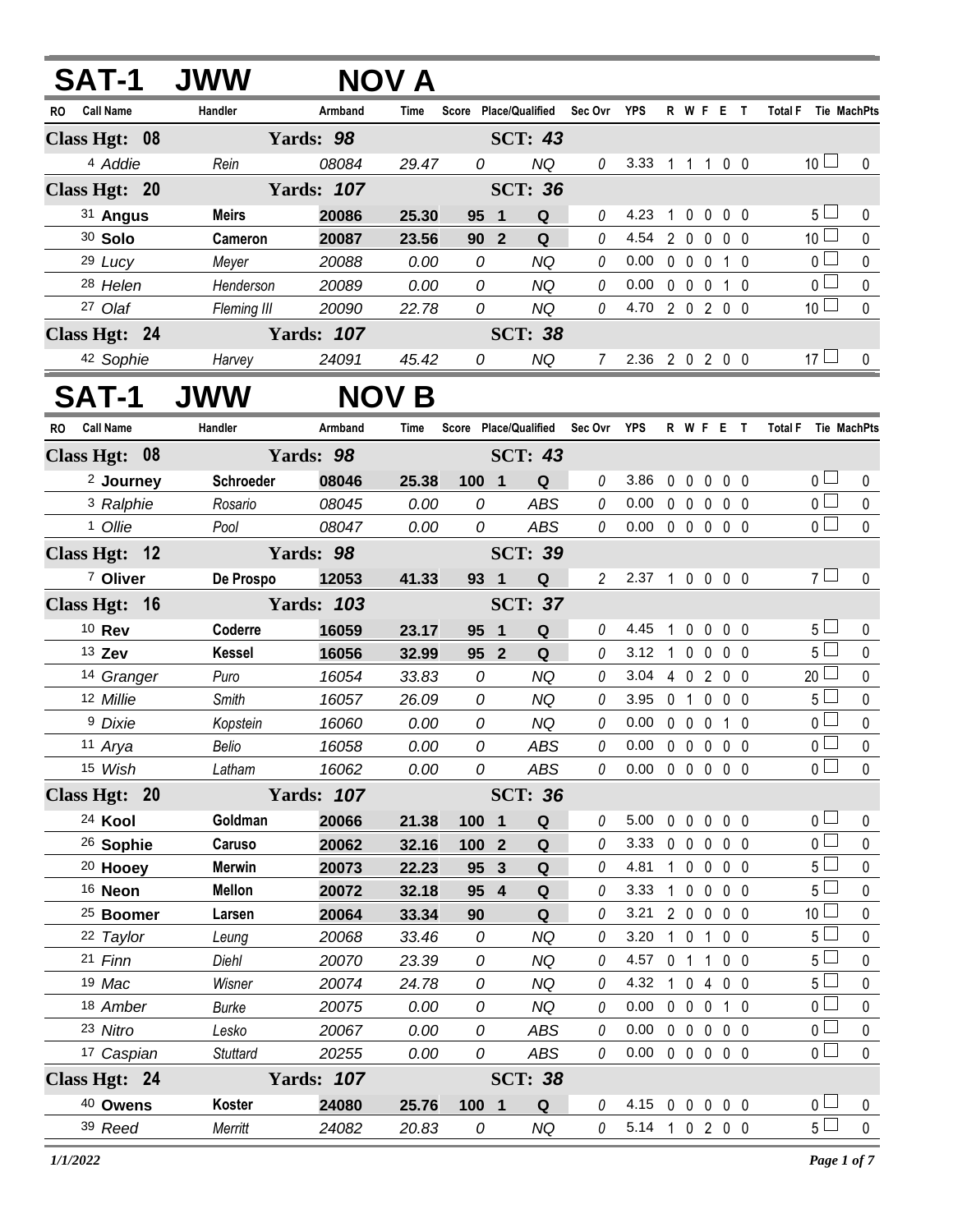|     | 38 Sarah Louise       | Fitzgerald               | 24083             | 0.00         | 0      | NQ                           | 0              | 0.00                  | 0                          | $\overline{0}$             | $\mathbf 0$                |                              | $1\quad0$         | $\overline{0}$                   | 0           |
|-----|-----------------------|--------------------------|-------------------|--------------|--------|------------------------------|----------------|-----------------------|----------------------------|----------------------------|----------------------------|------------------------------|-------------------|----------------------------------|-------------|
|     | 37 Denver             | Nicholson                | 24399             | 31.00        | 0      | <b>NQ</b>                    | 0              | 3.45                  |                            | $\mathbf 1$                | $\mathbf{1}$               | $0\quad 0$                   |                   | 10 $\Box$                        | 0           |
|     | 41 Clysta             | Scott                    | 24078             | 0.00         | 0      | <b>ABS</b>                   | $\it{0}$       | 0.00                  |                            | $0\quad 0$                 | $\mathbf 0$                |                              | $0\quad 0$        | $\overline{0}$                   | $\mathbf 0$ |
|     | <b>SAT-1</b>          | <b>JWW</b>               |                   | <b>OPEN</b>  |        |                              |                |                       |                            |                            |                            |                              |                   |                                  |             |
| RO. | Call Name             | Handler                  | Armband           | Time         |        | Score Place/Qualified        | Sec Ovr        | YPS                   |                            |                            | R W F E T                  |                              |                   | Total F Tie MachPts              |             |
|     | Class Hgt: 08         |                          | <b>Yards: 128</b> |              |        | <b>SCT: 46</b>               |                |                       |                            |                            |                            |                              |                   |                                  |             |
|     | <sup>2</sup> Quick    | Freedman                 | 08049             | 35.93        | 95 1   | Q                            | 0              | 3.56                  | $\mathbf{1}$               |                            | 0 0 0 0                    |                              |                   | 5 <sub>1</sub>                   | 0           |
|     | Class Hgt: 16         |                          | <b>Yards: 131</b> |              |        | <b>SCT: 40</b>               |                |                       |                            |                            |                            |                              |                   |                                  |             |
|     | <sup>5</sup> Olaf     | Gross                    | 16018             | 45.79        | 85 1   | Q                            | 5              | 2.86                  |                            | $\mathbf{0}$               | 0                          |                              | $0\quad 0$        | $15 \Box$                        | 0           |
|     | 4 Tori                | Mandich-Steiger 16055    |                   | 0.00         | 0      | <b>ABS</b>                   | 0              | 0.00                  | $\mathbf 0$                | $\mathbf 0$                | $\mathbf 0$                |                              | $0\quad 0$        | $_0$ $\Box$                      | 0           |
|     | 3 Lindsey             | Williams                 | 16371             | 0.00         | 0      | <b>ABS</b>                   | 0              | 0.00                  |                            | $0\quad 0$                 | $\mathbf 0$                | $0\quad 0$                   |                   | $\overline{0}$                   | $\mathbf 0$ |
|     | Class Hgt: 20         |                          | <b>Yards: 134</b> |              |        | <b>SCT: 38</b>               |                |                       |                            |                            |                            |                              |                   |                                  |             |
|     | 22 Niko               | Caruso                   | 20020             | 22.88        | 100    | $\overline{\mathbf{1}}$<br>Q | $\theta$       | 5.86                  | $\mathbf 0$                | $\mathbf 0$                | $\mathbf 0$                | $0\quad 0$                   |                   | 0 <sub>0</sub>                   | 0           |
|     | $21$ $PJS$            | McGettigan               | 20021             | 36.65        | 0      | <b>NQ</b>                    | 0              | 3.66                  |                            | $2\quad0$                  | $\mathbf 0$                | $0\quad 0$                   |                   | 10 <sup>1</sup>                  | 0           |
|     | 18 Zip Tie            | Rocco                    | 20024             | 41.59        | 0      | <b>NQ</b>                    | 3              | 3.22                  |                            | 0 <sub>3</sub>             | 3                          |                              | $0\quad 0$        | $21 \square$                     | 0           |
|     | 16 Fisher             | Snyder                   | 20065             | 38.72        | 0      | <b>NQ</b>                    | 0              | 3.46                  |                            | $4 \quad 1$                | $\mathfrak{Z}$             | $0\quad 0$                   |                   | $25\Box$                         | 0           |
|     | 15 Roux               | Mellon                   | 20071             | 52.38        | 0      | <b>NQ</b>                    | 14             | 2.56                  |                            | 3 <sub>2</sub>             | $\overline{1}$             |                              | $0\quad 0$        | 53 <sup>1</sup>                  | 0           |
|     | 12 Paisley            | Rhyshek                  | 20091             | 0.00         | 0      | <b>NQ</b>                    | 0              | 0.00                  |                            | $0\quad 0$                 | $\mathbf 0$                |                              | $1\quad0$         | $\overline{0}$                   | $\pmb{0}$   |
|     | 14 Hazel              | Wisner                   | 20257             | 27.70        | 0      | <b>NQ</b>                    | 0              | 4.84                  | $\mathbf 0$                | $\overline{1}$             | 3                          |                              | $0\quad 0$        | $5\Box$                          | 0           |
|     | 13 Ruger              | <b>Barnes</b>            | 20377             | 0.00         | 0      | <b>NQ</b>                    | 0              | 0.00                  |                            | $0\quad 0$                 | $\mathbf 0$                |                              | $1\quad$ $\Omega$ | $\overline{0}$<br>$\overline{0}$ | 0           |
|     | $10$ Indy             | <b>Browne</b>            | 20386             | 0.00         | 0<br>0 | <b>NQ</b>                    | 0              | 0.00<br>0.00          | $\mathbf 0$<br>$\mathbf 0$ | $\mathbf 0$<br>$\mathbf 0$ | $\mathbf 0$<br>$\mathbf 0$ |                              | $1\quad0$<br>- 0  | $\overline{0}$                   | 0<br>0      |
|     | 9 Limerick<br>20 Nova | Bowen<br><b>Stuttard</b> | 20393<br>20022    | 0.00<br>0.00 | 0      | <b>NQ</b><br><b>ABS</b>      | 0<br>0         | 0.00                  | $\mathbf 0$                | $\mathbf 0$                | $\mathbf 0$                | $\mathbf{1}$<br>$\mathbf{0}$ | $\overline{0}$    | $\overline{0}$                   | 0           |
|     | 19 Colbie             | Williams                 | 20023             | 0.00         | 0      | <b>ABS</b>                   | 0              | 0.00                  |                            | $0\quad 0$                 | $\mathbf 0$                | $0\quad 0$                   |                   | 0 <sub>0</sub>                   | 0           |
|     | 17 Casey              | Boster                   | 20025             | 0.00         | 0      | ABS                          | 0              | 0.00                  |                            | $0\quad 0$                 | $\mathbf 0$                |                              | 0 <sub>0</sub>    | $\overline{0}$                   | 0           |
|     | $11$ Sky              | Trabilcy                 | 20383             | 0.00         | 0      | <b>ABS</b>                   | 0              | 0.00                  |                            | $0\quad 0$                 | $\mathbf 0$                | $0\quad 0$                   |                   | $\overline{0}$                   | $\pmb{0}$   |
|     | 8 Murdock             | Goeckeler                | 20396             | 0.00         | 0      | <b>ABS</b>                   | $\it{0}$       | 0.00                  |                            | $0\quad 0$                 | $\mathbf 0$                |                              | 0 <sub>0</sub>    | $\overline{0}$                   | $\mathbf 0$ |
|     | Class Hgt: 24         |                          | <b>Yards: 134</b> |              |        | <b>SCT: 41</b>               |                |                       |                            |                            |                            |                              |                   |                                  |             |
|     | 25 Kasey              | Webster                  | 24027             | 43.41        | 96     | $\mathbf 1$<br>Q             | 2              | 3.09                  | $\mathbf 0$                | $\mathbf 0$                | $\mathbf 0$                | $0\quad 0$                   |                   | $4+$                             | 0           |
|     | 26 Conway             | Koster                   | 24026             | 0.00         | 0      | <b>NQ</b>                    | 0              | 0.00                  |                            | $0\quad 0$                 | $\mathbf 0$                |                              | $1\quad0$         | 0 <sup>2</sup>                   | $\mathbf 0$ |
|     | 24 Tallulah           | <b>Burke</b>             | 24077             | 0.00         | 0      | NQ                           | 0              | $0.00 \t 0 \t 0 \t 0$ |                            |                            |                            |                              | $1\quad0$         | $\overline{0}$                   | $\pmb{0}$   |
|     | SAT-1                 | <b>JWW</b>               | EХ                |              |        |                              |                |                       |                            |                            |                            |                              |                   |                                  |             |
| RO  | <b>Call Name</b>      | Handler                  | Armband           | Time         |        | Score Place/Qualified        | Sec Ovr YPS    |                       |                            |                            | R W F E T                  |                              |                   | Total F Tie MachPts              |             |
|     | Class Hgt: 08         |                          | <b>Yards: 161</b> |              |        | <b>SCT: 53</b>               |                |                       |                            |                            |                            |                              |                   |                                  |             |
|     | 21 Yogi               | Snyder                   | 08345             | 52.63        | 0      | <b>NQ</b>                    | 0              | 3.06                  |                            | 3 <sub>1</sub>             | $\mathbf 1$                |                              | $0\quad 0$        | $_{20}$ $\Box$                   | 0           |
|     | 22 Elvis              | Loper                    | 08347             | 60.22        | 0      | NQ                           | $\overline{7}$ | 2.67                  |                            |                            | 0 0 0 0 0                  |                              |                   | 21 $\Box$                        | $\mathbf 0$ |
|     | Class Hgt: 12         |                          | <b>Yards: 161</b> |              |        | <b>SCT: 50</b>               |                |                       |                            |                            |                            |                              |                   |                                  |             |
|     | 56 Brodie             | Henry                    | 12356             | 64.87        | 0      | <b>NQ</b>                    | 14             | 2.48                  |                            | 6 1                        | $\mathbf{1}$               | 0 <sub>0</sub>               |                   | $77 \Box$                        | 0           |
|     | 55 Gotcha!            | <b>Matthews</b>          | 12357             | 38.01        | 0      | <b>NQ</b>                    | 0              | 4.24                  | 1                          | $\overline{1}$             | -1                         |                              | $0\quad 0$        | 10 <sup>L</sup>                  | 0           |
|     | 54 Liza               | Rifkin-Mamaradl          | 12359             | 50.32        | 0      | NQ                           | 0              | 3.20                  |                            | 3 <sub>1</sub>             | $\overline{1}$             |                              | $0\quad 0$        | 20 <sup>1</sup>                  | 0           |
|     | 52 Maverick           | Edel                     | 12361             | 52.45        | 0      | <b>NQ</b>                    | 2              | 3.07                  |                            | $2\quad0$                  | $\mathbf 0$                |                              | $0\quad 0$        | 16 <sup>L</sup>                  | 0           |
|     | 51 Kindle             | Potosky                  | 12362             | 34.50        | 0      | NQ                           | 0              | 4.67                  |                            |                            | 3 2 3 0 0                  |                              |                   | $25\,\Box$                       | $\pmb{0}$   |
|     | 50 Skylar             | Onorato                  | 12363             | 48.70        | 0      | NQ                           | 0              | 3.31                  |                            |                            | 10000                      |                              |                   | 5 <sub>1</sub>                   | $\pmb{0}$   |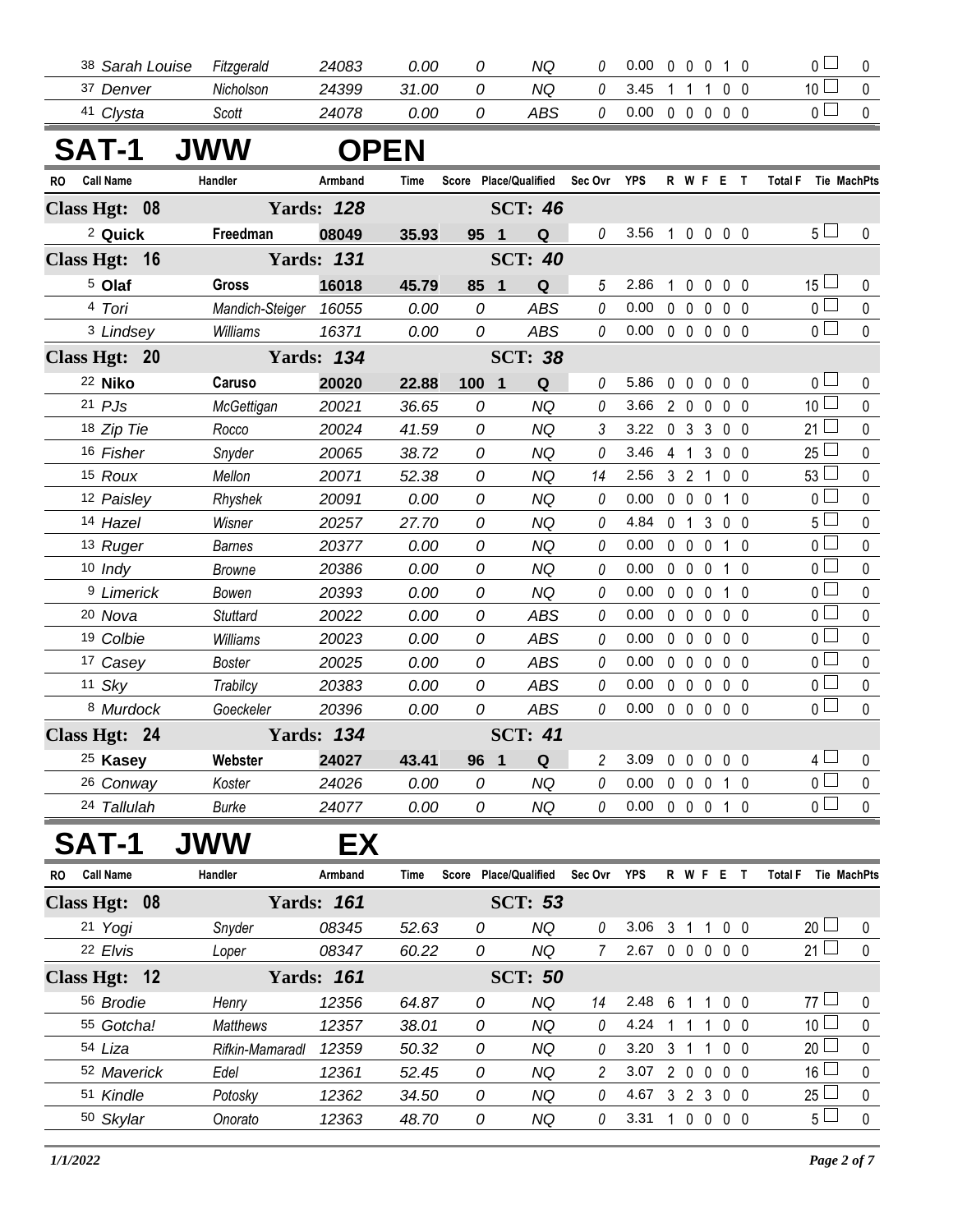| 53 Katrina                    | Hunter                    | 12360             | 0.00           | 0          | ABS                           | 0       | $0.00 \t0 \t0 \t0 \t0 \t0$ |                |                   |                   |                | $\overline{0}$                       | $\mathbf 0$                        |
|-------------------------------|---------------------------|-------------------|----------------|------------|-------------------------------|---------|----------------------------|----------------|-------------------|-------------------|----------------|--------------------------------------|------------------------------------|
| Class Hgt: 16                 |                           | <b>Yards: 165</b> |                |            | <b>SCT: 47</b>                |         |                            |                |                   |                   |                |                                      |                                    |
| 90 Sierra                     | Dershowitz                | 16370             | 0.00           | 0          | <b>NQ</b>                     | 0       | 0.00                       | $\mathbf 0$    | $\mathbf 0$       | $\pmb{0}$         | $1\quad0$      | $\overline{0}$                       | 0                                  |
| 91 Vixie                      | Kandle                    | 16365             | 0.00           | 0          | <b>ABS</b>                    | 0       | 0.00                       |                | 00000             |                   |                | $\overline{0}$                       | $\mathbf 0$                        |
| Class Hgt: 20                 |                           | <b>Yards: 168</b> |                |            | <b>SCT: 45</b>                |         |                            |                |                   |                   |                |                                      |                                    |
| 149 Bowie                     | <b>Botelho</b>            | 20379             | 24.03          | 100        | $\mathbf 1$<br>Q              | 0       | 6.99                       | 0              | $\mathbf{0}$      | $\mathbf 0$       | $0\quad 0$     | $\overline{0}$                       | 0                                  |
| 153 Finley                    | <b>Nydam</b>              | 20373             | 31.87          | 100        | $\overline{2}$<br>$\mathbf Q$ | 0       | 5.27                       | $0\quad 0$     |                   | $\mathbf 0$       | 0 <sub>0</sub> | $\overline{0}$                       | 0                                  |
| 141 Bree                      | Meunier                   | 20076             | 0.00           | 0          | <b>NQ</b>                     | 0       | 0.00                       | $0\quad 0$     |                   | $\mathbf 0$       | $1\quad0$      | $\overline{0}$                       | $\mathbf 0$                        |
| 152 Clooney                   | Johnston                  | 20375             | 37.80          | 0          | <b>NQ</b>                     | 0       | 4.44                       | 0 <sub>2</sub> |                   | $\mathbf 0$       | 0 <sub>0</sub> | 10 <sup>1</sup>                      | 0                                  |
| 151 Brehon                    | Lazaro                    | 20376             | 43.78          | 0          | <b>NQ</b>                     | 0       | 3.84                       |                | $3\quad0$         | $\mathbf 0$       | 0 <sub>0</sub> | 15 <sup>1</sup>                      | 0                                  |
| 150 Magik                     | Lackey                    | 20378             | 31.03          | 0          | <b>NQ</b>                     | 0       | 5.41                       | $0\quad 0$     |                   | $\overline{1}$    | 0 <sub>0</sub> | $\overline{0}$                       | $\mathbf 0$                        |
| 146 Dakota                    | Alberti                   | 20391             | 27.71          | 0          | <b>NQ</b>                     | 0       | 6.06                       | 2 <sub>2</sub> |                   | 6                 | $0\quad 0$     | $20$ $\Box$                          | $\pmb{0}$                          |
| 144 Jem                       | Samuels                   | 20394             | 36.19          | 0          | <b>NQ</b>                     | 0       | 4.64                       | 2 <sub>1</sub> |                   | $\mathbf 0$       | 0 <sub>0</sub> | 15 <sub>1</sub>                      | $\mathbf 0$                        |
| 143 Woody                     | Gibbons                   | 20397             | 31.82          | 0          | <b>NQ</b>                     | 0       | 5.28                       | 1              | $\overline{1}$    | $\mathbf 0$       | 0 <sub>0</sub> | 10 <sup>1</sup>                      | 0                                  |
| 142 Spyder                    | Frank                     | 20398             | 24.83          | 0          | <b>NQ</b>                     | 0       | 6.77                       |                | $0\quad 0$        | 3                 | $0\quad 0$     | $\overline{0}$                       | 0                                  |
| 148 Snap                      | Fisher                    | 20385             | 0.00           | 0          | <b>ABS</b>                    | 0       | 0.00                       | $0\quad 0$     |                   | $\mathbf 0$       | $0\quad 0$     | $_0$ $\Box$                          | 0                                  |
| 147 Teddy                     | Peck                      | 20388             | 0.00           | 0          | <b>ABS</b>                    | 0       | 0.00                       |                | $0\quad 0$        | $\mathbf 0$       | 0 <sub>0</sub> | $\overline{0}$                       | 0                                  |
| 145 Aurelia                   | <b>Stuttard</b>           | 20392             | 0.00           | 0          | <b>ABS</b>                    | 0       | 0.00                       |                | 00000             |                   |                | 0 <sub>0</sub>                       | $\mathbf{0}$                       |
| Class Hgt: 24                 |                           | <b>Yards: 168</b> |                |            | <b>SCT: 47</b>                |         |                            |                |                   |                   |                |                                      |                                    |
| 167 Journey                   | Wirkowski                 | 24401             | 26.68          | 100 1      | Q                             | 0       | 6.30 0 0 0 0 0             |                |                   |                   |                | 0 <sub>0</sub>                       | $\mathbf 0$                        |
| SAT-1                         | <b>JWW</b>                | MAS               |                |            |                               |         |                            |                |                   |                   |                |                                      |                                    |
|                               |                           |                   |                |            |                               |         |                            |                |                   |                   |                |                                      |                                    |
| <b>Call Name</b><br><b>RO</b> | Handler                   | Armband           | <b>Time</b>    |            | Score Place/Qualified         | Sec Ovr | <b>YPS</b>                 |                | R W F E T         |                   |                | <b>Total F</b>                       | Tie MachPts                        |
| Class Hgt: 08                 |                           | <b>Yards: 161</b> |                |            | <b>SCT: 53</b>                |         |                            |                |                   |                   |                |                                      |                                    |
| 19 Pop-Tart                   | <b>Scheiner</b>           | 08167             | 33.79          | 100        | $\overline{\mathbf{1}}$<br>Q  | 0       | 4.76                       |                | 00000             |                   |                | $\overline{0}$                       | 19                                 |
| 17 Harry                      | Johnson                   | 08156             | 35.18          | 100        | $\mathbf Q$<br>$\overline{2}$ | 0       | 4.58                       |                | $0\quad 0$        | $\mathbf 0$       | $0\quad 0$     | $\overline{0}$                       | 17                                 |
| 20 Kitkat                     | <b>Borga</b>              | 08346             | 38.86          | 100        | Q<br>$\mathbf{3}$             | 0       | 4.14                       |                | $0\quad 0$        | $\mathbf 0$       | 0 <sub>0</sub> | $\overline{0}$ $\Box$                | 14                                 |
| 13 Herbie                     | Rosario                   | 08169             | 40.29          | 100 4      | $\mathbf Q$                   | 0       | 4.00                       |                | $0\quad 0$        | $\mathbf 0$       | 0 <sub>0</sub> | $_0\sqcup$                           | 12                                 |
| 16 Zelda                      | Huntington                | 08164             | 41.22          | 100        | $\mathbf Q$                   | 0       | 3.91                       |                | 00000             |                   |                | $\overline{0}$                       | 11                                 |
| 10 Yodee                      | Cioffi-Parker             | 08349             | 45.59          | 100        | Q                             | 0       | 3.53                       |                | $0\quad 0$        | $0\quad 0\quad 0$ |                | $\overline{0}$                       | 7                                  |
| <sup>9</sup> Scout            | Loper                     | 08353             | 48.29          | 100        | Q                             | 0       | 3.33                       |                | $0\quad 0$        | $0\quad 0\quad 0$ |                | $0-$                                 | 4                                  |
| 15 Kirky                      | Kosenski                  | 08165             | 47.65          | 0          | <b>NQ</b>                     | 0       | 3.38                       |                | 2 <sub>1</sub>    | $0\quad 0\quad 0$ |                | $15\Box$                             | $\pmb{0}$                          |
| 14 Roxie                      | Thompson                  | 08168             | 55.22          | 0          | <b>NQ</b>                     | 2       | 2.92                       |                | 0 <sub>1</sub>    | $1 0 0$           |                | 11 $\Box$                            | 0                                  |
| 12 Buzz                       | Matthews                  | 08172             | 0.00           | 0          | <b>NQ</b>                     | 0       | 0.00                       |                | $0\quad 0\quad 0$ |                   | $1\quad0$      | $\overline{0}$                       | $\pmb{0}$                          |
| 11 Koga                       | Kato                      | 08176             | 43.80          | 0          | NQ                            | 0       | 3.68                       |                | 1 0 0 0 0         |                   |                | 5 <sub>1</sub>                       | 0                                  |
| 18 Razzle                     | Ouchterloney              | 08161             | 0.00           | 0          | ABS                           | 0       | 0.00                       |                | 00000             |                   |                | $\overline{0}$                       | $\pmb{0}$                          |
| Class Hgt: 12                 |                           | <b>Yards: 161</b> |                |            | <b>SCT: 50</b>                |         |                            |                |                   |                   |                |                                      |                                    |
| 46 Pivot                      | Waldron                   | 12184             | 23.94          | 100 1      | Q                             | 0       | 6.73                       |                | 00000             |                   |                | 0 <sub>0</sub>                       | 26                                 |
| 48 BB                         | <b>Visco</b>              | 12180             | 27.23          | 100 2      | $\mathbf Q$                   | 0       | 5.91                       |                | 00000             |                   |                | $\overline{0}$                       | 22                                 |
| 45 Annabel                    | <b>Shriver</b>            | 12187             | 29.10          | 100 3      | Q                             | 0       | 5.53                       |                | $0\quad 0$        | $\mathbf 0$       | $0\quad 0$     | 0 <sub>0</sub>                       | 20                                 |
| <sup>47</sup> Grant           | Puro                      | 12182             | 31.19          | 100 4      | $\mathbf Q$                   | 0       | 5.16                       |                | 00000             |                   |                | $\overline{0}$                       | 18                                 |
| 37 Dani                       | Monahan                   | 12204             | 33.65          | 100        | Q                             | 0       | 4.78                       |                | $0\quad 0$        | $0\quad 0\quad 0$ |                | $\overline{0}$                       | 16                                 |
| 36 OBX                        | Kellar                    | 12207             | 35.19          | 100        | $\mathbf Q$                   | 0       | 4.58                       |                | 00000             |                   |                | $\overline{0}$                       | 14                                 |
| 41 Peregrine<br>43 Misha      | Johnson<br><b>Szakacs</b> | 12197<br>12192    | 39.25<br>39.58 | 100<br>100 | Q<br>Q                        | 0<br>0  | 4.10<br>4.07               | 00000          | 0 0 0 0 0         |                   |                | $_0$ $\Box$<br>$\overline{0}$ $\Box$ | 10 <sup>°</sup><br>10 <sup>°</sup> |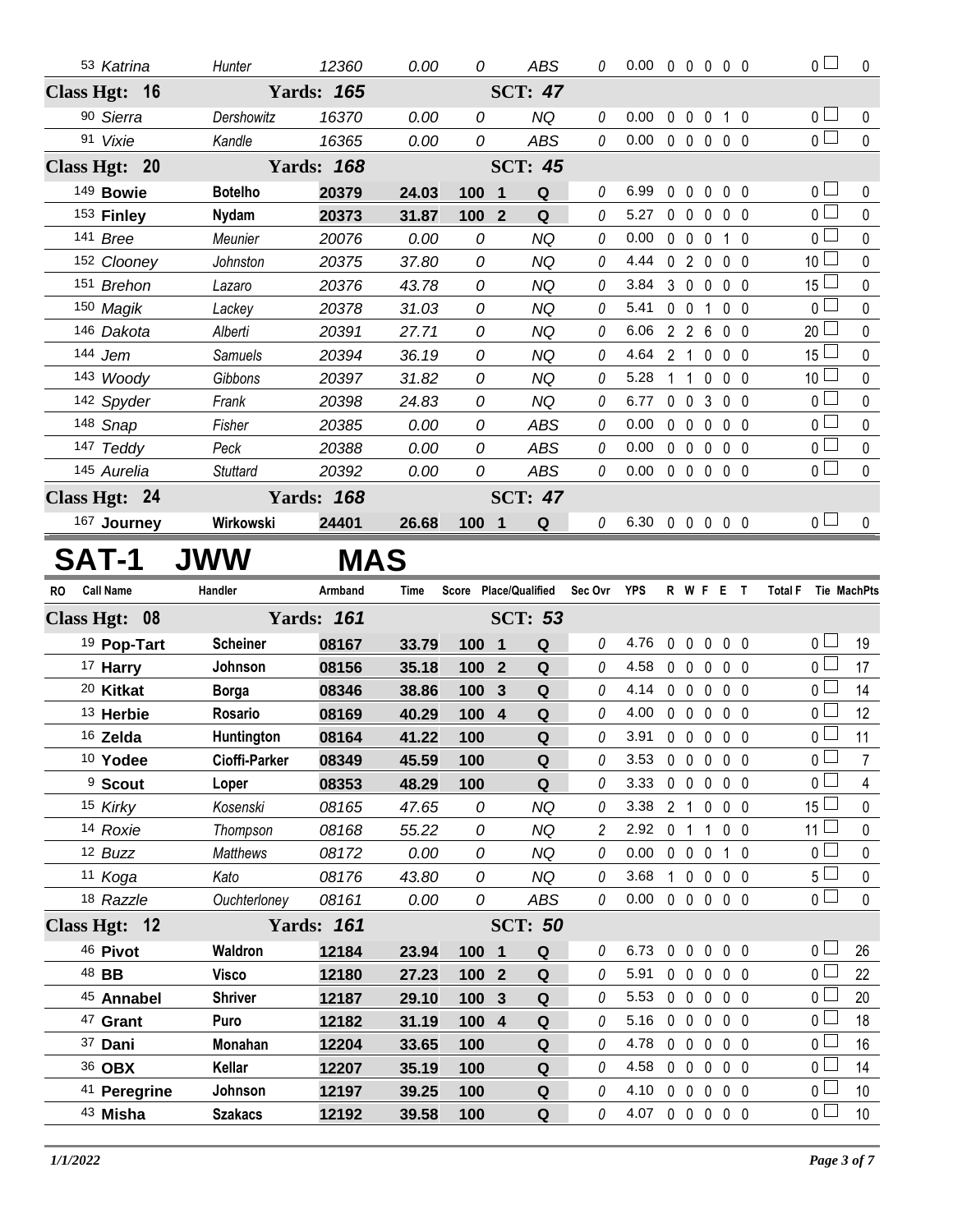| 49 Gunner      | Lang                  | 12178             | 33.94 | 0     |                | <b>NQ</b>      | 0        | 4.74                       |                |                   | 00200        |                |   | $\overline{0}$  | 0              |
|----------------|-----------------------|-------------------|-------|-------|----------------|----------------|----------|----------------------------|----------------|-------------------|--------------|----------------|---|-----------------|----------------|
| 44 Joy         | Stoddard              | 12188             | 30.95 | 0     |                | <b>NQ</b>      | 0        | 5.20                       | 0              | $\overline{1}$    | 0            | 0 <sub>0</sub> |   | $5\Box$         | $\mathbf 0$    |
| 42 Roger       | Fitzgerald            | 12195             | 37.93 | 0     |                | <b>NQ</b>      | 0        | 4.24                       |                | $0\quad 0$        | $\mathbf{1}$ | 0 <sub>0</sub> |   | 0 L             | $\mathbf 0$    |
| 40 Pearl       | Rifkin-Mamaradl       | 12198             | 55.56 | 0     |                | <b>NQ</b>      | 5        | 2.90                       |                | 220               |              | $0\quad 0$     |   | $35\perp$       | $\mathbf 0$    |
| 38 Ta-Da!      | Mount                 | 12200             | 45.71 | 0     |                | <b>NQ</b>      | 0        | 3.52                       |                | 200               |              | 0 <sub>0</sub> |   | 10 <sup>L</sup> | $\mathbf 0$    |
| 39 Blu         | Dereka                | 12199             | 0.00  | 0     |                | <b>ABS</b>     | 0        | 0.00                       |                |                   | 00000        |                |   | 0 <sup>2</sup>  | $\mathbf 0$    |
| Class Hgt: 16  |                       | <b>Yards: 165</b> |       |       |                | <b>SCT: 47</b> |          |                            |                |                   |              |                |   |                 |                |
| 80 ReCon       | <b>Brown</b>          | 16227             | 25.21 | 100 1 |                | Q              | 0        | 6.55                       |                |                   | 00000        |                |   | 0 <sup>1</sup>  | 21             |
| 67 Allie Oop   | Koziol                | 16244             | 26.84 | 100   | $\overline{2}$ | $\mathbf Q$    | 0        | 6.15                       |                | $0\quad 0$        | $\mathbf 0$  | $0\quad 0$     |   | 0 <sub>1</sub>  | 20             |
| 83 Rigby       | <b>Suttner</b>        | 16221             | 26.95 | 100   | 3              | ${\bf Q}$      | 0        | 6.12                       |                | $0\quad 0$        | $\mathbf 0$  | 0 <sub>0</sub> |   | 0 L             | 20             |
| 77 Ive         | <b>Buchma</b>         | 16230             | 29.31 | 100 4 |                | Q              | 0        | 5.63                       |                | $0\quad 0$        | $\mathbf 0$  | 0 <sub>0</sub> |   | 0 <sup>1</sup>  | 17             |
| 73 Si          | <b>Visco</b>          | 16237             | 29.67 | 100   |                | Q              | 0        | 5.56                       |                | $0\quad 0$        | $\mathbf 0$  | 0 <sub>0</sub> |   | 0 <sub>0</sub>  | 17             |
| 75 Pennie      | Kandle                | 16233             | 30.08 | 100   |                | ${\bf Q}$      | 0        | 5.49                       |                | $0\quad 0$        | $\mathbf 0$  | $0\quad 0$     |   | 0 <sub>0</sub>  | 16             |
| 70 Kip         | <b>Fronheiser</b>     | 16241             | 30.74 | 100   |                | Q              | 0        | 5.37                       |                | $0\quad 0$        | $\mathbf 0$  | $0\quad 0$     |   | 0 L             | 16             |
| 81 SuBear      | <b>Borga</b>          | 16226             | 32.83 | 100   |                | Q              | 0        | 5.03                       |                | $0\quad 0$        | $\mathbf 0$  | 0 <sub>0</sub> |   | 0 <sub>0</sub>  | 14             |
| 82 Joey        | <b>Albrizio</b>       | 16225             | 33.85 | 100   |                | Q              | 0        | 4.87                       |                | $0\quad 0$        | 0            | 0 <sub>0</sub> |   | 0 <sub>0</sub>  | 13             |
| 71 Quicksilver | <b>Dershowitz</b>     | 16240             | 35.15 | 100   |                | Q              | 0        | 4.69                       |                | $0\quad 0$        | $\mathbf 0$  | 0 <sub>0</sub> |   | 0 <sup>1</sup>  | 11             |
| 69 Lizard      | <b>McNeil</b>         | 16242             | 40.93 | 100   |                | Q              | 0        | 4.03                       |                | $0\quad 0$        | $\mathbf 0$  | 0 <sub>0</sub> |   | 0 <sup>2</sup>  | $6\phantom{.}$ |
| 68 Dug         | LaForge               | 16243             | 42.37 | 100   |                | Q              | 0        | 3.89                       |                | $0\quad 0$        | $\mathbf 0$  | 0 <sub>0</sub> |   | 0 <sup>1</sup>  | $\overline{4}$ |
| 89 Emma        | <b>Martin-Marquez</b> | 16218             | 43.61 | 100   |                | Q              | 0        | 3.78                       |                | $0\quad 0$        | $\mathbf{0}$ | 0 <sub>0</sub> |   | 0 L             | $\mathfrak{Z}$ |
| 88 Figment     | Vargas                | 16209             | 27.62 | 0     |                | <b>NQ</b>      | 0        | 5.97                       |                | $1\quad1$         | $\mathbf 0$  | 0 <sub>0</sub> |   | 10 <sup>1</sup> | $\pmb{0}$      |
| 87 Spinner     | Fluet                 | 16211             | 0.00  | 0     |                | <b>NQ</b>      | 0        | 0.00                       |                | $0\quad 0$        | $\mathbf 0$  | $\mathbf{1}$   | 0 | 0 L             | $\pmb{0}$      |
| 86 Sweep       | Wurst                 | 16214             | 25.15 | 0     |                | <b>NQ</b>      | 0        | 6.56                       | 1 1            |                   | 1            | 0 <sub>0</sub> |   | 10 <sup>1</sup> | $\pmb{0}$      |
| 84 Joyful      | Lee                   | 16220             | 32.78 | 0     |                | NQ             | 0        | 5.03                       | $1\quad1$      |                   | 1            | 0 <sub>0</sub> |   | 10 <sup>1</sup> | $\pmb{0}$      |
| $78$ Jax       | West                  | 16229             | 53.41 | 0     |                | <b>NQ</b>      | 6        | 3.09                       |                | $0\quad 0$        | $\mathbf 0$  | 0 <sub>0</sub> |   | $18\perp$       | $\pmb{0}$      |
| 76 Rhys        | Midura                | 16231             | 30.60 | 0     |                | <b>NQ</b>      | 0        | 5.39                       | 0 <sub>1</sub> |                   | 1            | 0 <sub>0</sub> |   | 5 <sup>1</sup>  | $\pmb{0}$      |
| 74 Grady       | Puro                  | 16234             | 36.64 | 0     |                | <b>NQ</b>      | 0        | 4.50                       | 1 1            |                   | 1            | 0 <sub>0</sub> |   | 10 <sup>2</sup> | $\pmb{0}$      |
| 72 Neutrino    | Reichert              | 16239             | 32.38 | 0     |                | <b>NQ</b>      | 0        | 5.10                       | 3              | -1                | 1            | 0 <sub>0</sub> |   | 20              | $\mathbf 0$    |
| 66 Loa         | Martin-Marquez        | 16245             | 50.90 | 0     |                | <b>NQ</b>      | 3        | 3.24                       |                | $0\quad 0\quad 0$ |              | $0\quad 0$     |   | g l             | $\pmb{0}$      |
| 65 Jingles     | Monahan               | 16366             | 33.78 | 0     |                | <b>NQ</b>      | 0        | 4.88 0 1 0 0 0             |                |                   |              |                |   | 5 l             | $\pmb{0}$      |
| 64 Skyler      | Pollifrone            | 16372             | 33.92 | 0     |                | NQ             | 0        | 4.86 0 1 0 0 0             |                |                   |              |                |   | $5\Box$         | $\mathbf 0$    |
| 85 Pinkie Pie  | Laufenberg            | 16215             | 0.00  | 0     |                | <b>ABS</b>     | 0        | 0.00                       |                |                   | 00000        |                |   | 0 <sub>0</sub>  | 0              |
| 79 Nell        | Lesko                 | 16228             | 0.00  | 0     |                | ABS            | 0        | $0.00 \t0 \t0 \t0 \t0 \t0$ |                |                   |              |                |   | $\overline{0}$  | $\mathbf{0}$   |
| Class Hgt: 20  |                       | <b>Yards: 168</b> |       |       |                | <b>SCT: 45</b> |          |                            |                |                   |              |                |   |                 |                |
| 111 Nick       | Wurst                 | 20297             | 27.20 | 100 1 |                | Q              | 0        | 6.18 0 0 0 0 0             |                |                   |              |                |   | 0 <sub>1</sub>  | 17             |
| 125 Bowie      | <b>Danielsen</b>      | 20274             | 27.34 | 100 2 |                | Q              | 0        | 6.14 0 0 0 0 0             |                |                   |              |                |   | 0 <sub>1</sub>  | 17             |
| 137 Thrill     | Frank                 | 20254             | 27.64 | 100 3 |                | Q              | 0        | 6.08                       |                |                   | 00000        |                |   | 0 l             | 17             |
| 136 Artie Ross | Rose                  | 20256             | 29.03 | 100 4 |                | Q              | 0        | 5.79                       |                |                   | 00000        |                |   | 0 <sub>1</sub>  | 15             |
| 120 Jet        | Turner                | 20285             | 33.44 | 100   |                | Q              | 0        | 5.02                       |                |                   | 00000        |                |   | 0 <sub>1</sub>  | 11             |
| 132 Champ      | <b>Marden</b>         | 20264             | 33.59 | 100   |                | Q              | 0        | 5.00                       |                |                   | 00000        |                |   | 0 <sub>1</sub>  | 11             |
| 133 Phil       | Salerno               | 20262             | 37.28 | 100   |                | Q              | 0        | 4.51                       |                |                   | 00000        |                |   | 0 <sub>1</sub>  | 7              |
| 124 Ruby       | <b>Merkel</b>         | 20275             | 37.70 | 100   |                | Q              | 0        | 4.46                       |                |                   | 00000        |                |   | 0 <sup>1</sup>  | $\overline{7}$ |
| 126 Jersey     | Cardamone             | 20273             | 39.40 | 100   |                | Q              | 0        | 4.26                       |                |                   | 00000        |                |   | 0 <sub>1</sub>  | 5              |
| 128 Cooper     | <b>Mellon</b>         | 20270             | 41.27 | 100   |                | Q              | 0        | 4.07                       |                |                   | 00000        |                |   | $0-$            | $\mathfrak{Z}$ |
| 140 Tequila    | Cierpiszewski         | 20247             | 40.34 | 0     |                | <b>NQ</b>      | 0        | 4.16                       |                |                   | 11000        |                |   | 10 <sup>1</sup> | 0              |
| 138 Cowboy     | Rocco                 | 20251             | 25.61 | 0     |                | NQ             | $\theta$ | 6.56 0 0 1 0 0             |                |                   |              |                |   | $\overline{0}$  | $\mathbf 0$    |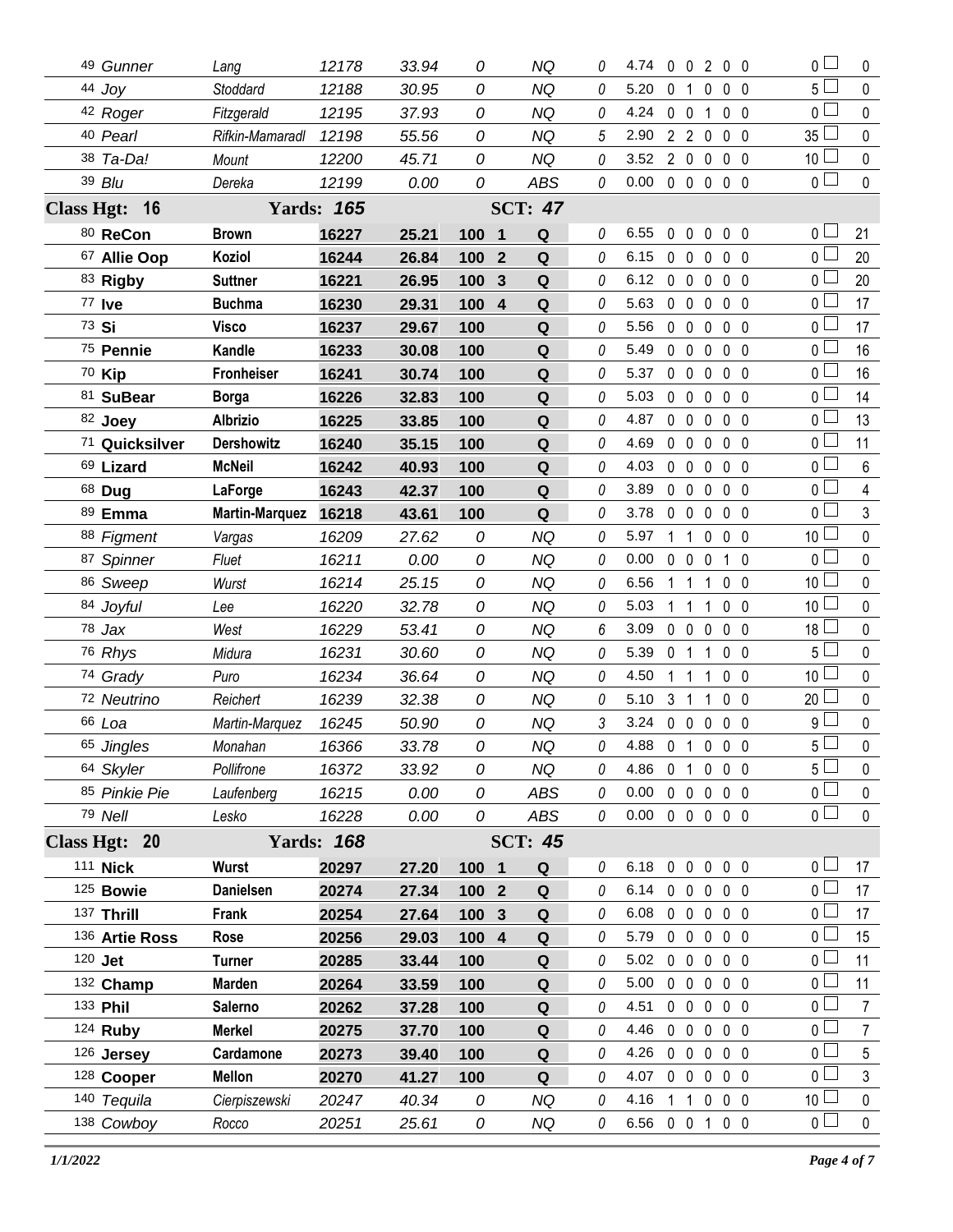| 135 Dare       | Carson           | 20258             | 46.09        | 0     | NQ                            |    | 3.65           | 1              | $\bf{0}$<br>$\theta$            | $0\quad 0$     |                | 8 L             | 0           |
|----------------|------------------|-------------------|--------------|-------|-------------------------------|----|----------------|----------------|---------------------------------|----------------|----------------|-----------------|-------------|
| 134 Honest Abe | McNeil           | 20261             | 32.03        | 0     | ΝQ                            | 0  | 5.25           | 1              | 0<br>0                          | $0\quad 0$     |                | 5 <sup>1</sup>  | $\mathbf 0$ |
| 131 Blake      | Murdock          | 20266             | 41.67        | 0     | <b>NQ</b>                     | 0  | 4.03           | 3              | $\mathbf 0$<br>$\mathbf 0$      | $\mathbf 0$    | $\overline{0}$ | 15 <sup>1</sup> | 0           |
| 130 Siri       | Doering          | 20267             | 0.00         | 0     | ΝQ                            | 0  | 0.00           | 0              | $\mathbf 0$<br>$\mathbf 0$      | $\mathbf{1}$   | -0             | $\overline{0}$  | $\mathbf 0$ |
| 123 TiAmo      | Rocco            | 20278             | 0.00         | 0     | <b>NQ</b>                     | 0  | 0.00           | $\mathbf 0$    | $\overline{0}$<br>$\mathbf{0}$  | $1\quad0$      |                | 0 <sub>1</sub>  | 0           |
| 122 $T$ Rex    | <b>Masters</b>   | 20281             | 0.00         | 0     | <b>NQ</b>                     | 0  | 0.00           | 0              | $\mathbf 0$<br>$\mathbf 0$      | $\mathbf{1}$   | -0             | $\overline{0}$  | $\pmb{0}$   |
| 121 Sugar Ray  | Goldman          | 20282             | 31.59        | 0     | <b>NQ</b>                     | 0  | 5.32           | $\mathbf{1}$   | $\mathbf 0$<br>0                | $\mathbf 0$    | $\overline{0}$ | 5 l             | $\mathbf 0$ |
| 108 Cinder     | Mellon           | 20283             | 30.96        | 0     | <b>NQ</b>                     | 0  | 5.43           | 0              | $\mathbf 0$<br>1                | $\mathbf 0$    | - 0            | $\overline{0}$  | $\mathbf 0$ |
| 119 Bijou      | Biondi           | 20286             | 44.21        | 0     | <b>NQ</b>                     | 0  | 3.80           | 1              | 1<br>0                          | 0 <sub>0</sub> |                | 10              | 0           |
| 106 Kipper     | Carson           | 20288             | 41.09        | 0     | <b>NQ</b>                     | 0  | 4.09           | 1              | $\pmb{0}$<br>0                  | 0 <sub>0</sub> |                | 5               | $\pmb{0}$   |
| 118 Flirt      | Nally            | 20289             | 31.85        | 0     | <b>NQ</b>                     | 0  | 5.27           | 1              | $\overline{2}$<br>3             | 0 <sub>0</sub> |                | 15              | 0           |
| 117 Spice      | Linsky           | 20290             | 45.87        | 0     | <b>NQ</b>                     | 0  | 3.66           | 1              | $\mathbf 0$<br>$\mathbf{0}$     | 0 <sub>0</sub> |                | 5 <sub>1</sub>  | $\mathbf 0$ |
| 116 Sligo      | Johnston         | 20291             | 34.69        | 0     | <b>NQ</b>                     | 0  | 4.84           | 0              | 1<br>0                          | 0 <sub>0</sub> |                | 5 L             | 0           |
| 115 Dynamo     | Mount            | 20293             | 27.67        | 0     | <b>NQ</b>                     | 0  | 6.07           | 0              | $\mathbf 0$<br>1                | $0\quad 0$     |                | $\overline{0}$  | $\mathbf 0$ |
| 114 Rugby      | Wisner           | 20294             | 30.09        | 0     | <b>NQ</b>                     | 0  | 5.58           | $\mathbf{1}$   | $\mathbf 0$<br>2                | 0 <sub>0</sub> |                | 5 <sup>1</sup>  | 0           |
| 113 Sir        | Stevenson        | 20295             | 0.00         | 0     | <b>NQ</b>                     | 0  | 0.00           | $\mathbf{0}$   | $\mathbf 0$<br>$\mathbf 0$      | $1\quad0$      |                | 0 <sup>1</sup>  | $\mathbf 0$ |
| 112 Kenzie     | Cierpiszewski    | 20296             | 34.07        | 0     | <b>NQ</b>                     | 0  | 4.93           | 2 <sub>0</sub> | 3                               | 0 <sub>0</sub> |                | 10 <sup>°</sup> | $\mathbf 0$ |
| 110 Edge       | Fillips          | 20298             | 0.00         | 0     | <b>NQ</b>                     | 0  | 0.00           | $\mathbf 0$    | $\mathbf 0$<br>$\mathbf 0$      | $1\quad0$      |                | $\overline{0}$  | $\pmb{0}$   |
| 109 Matrix     | <b>Botelho</b>   | 20301             | 0.00         | 0     | <b>NQ</b>                     | 0  | 0.00           | $\mathbf 0$    | $\mathbf 0$<br>0                | $1\quad0$      |                | 0 <sub>1</sub>  | 0           |
| 107 Krakken    | Borga            | 20302             | 36.11        | 0     | <b>NQ</b>                     | 0  | 4.65           | $2\quad0$      | $\mathbf{0}$                    | 0 <sub>0</sub> |                | 10 <sup>1</sup> | 0           |
| 104 Kimba      | <b>Busacca</b>   | 20374             | 36.39        | 0     | <b>NQ</b>                     | 0  | 4.62           | $\overline{2}$ | 2<br>$\mathbf{1}$               | 0 <sub>0</sub> |                | 15              | $\mathbf 0$ |
| 103 Shelby     | Ayers            | 20381             | 34.33        | 0     | NQ                            | 0  | 4.89           | 1              | $\mathbf 0$<br>0                | $0\quad 0$     |                | 5 L             | $\mathbf 0$ |
| 139 Keen       | Dattoma          | 20249             | 0.00         | 0     | <b>ABS</b>                    | 0  | 0.00           | $\mathbf{0}$   | $\mathbf 0$<br>0                | 0 <sub>0</sub> |                | 0 l             | $\mathbf 0$ |
| 129 Lark       | Mandich-Steiger  | 20268             | 0.00         | 0     | <b>ABS</b>                    | 0  | 0.00           | $\mathbf{0}$   | $\mathbf 0$<br>$\mathbf{0}$     | 0 <sub>0</sub> |                | 0 <sup>2</sup>  | $\mathbf 0$ |
| 127 Scout      | Cierpiszewski    | 20272             | 0.00         | 0     | <b>ABS</b>                    | 0  | 0.00           | $\mathbf 0$    | $\mathbf 0$<br>$\mathbf{0}$     | 0 <sub>0</sub> |                | 0 <sub>1</sub>  | $\mathbf 0$ |
| 105 Chick      | Mosner           | 20303             | 0.00         | 0     | <b>ABS</b>                    | 0  | 0.00           | $\mathbf 0$    | $\mathbf 0$<br>$\mathbf 0$      | 0 <sub>0</sub> |                | $\overline{0}$  | $\mathbf 0$ |
| Class Hgt: 24  |                  | <b>Yards: 168</b> |              |       | <b>SCT: 47</b>                |    |                |                |                                 |                |                |                 |             |
| 160 Rhyze      | <b>Turner</b>    | 24314             | 31.20        | 100   | Q<br>1                        | 0  | 5.38           | 0              | $\mathbf 0$<br>0                | 0 <sub>0</sub> |                | 0 <sub>1</sub>  | 15          |
| 157 Doc        | <b>McIlhenny</b> | 24400             | 35.93        | 100   | $\overline{2}$<br>$\mathbf Q$ | 0  | 4.68           | $\mathbf 0$    | $\mathbf 0$<br>$\mathbf 0$      | 0 <sub>0</sub> |                | $\overline{0}$  | 11          |
| 164 Kronk      | <b>Matzke</b>    | 24309             | 36.46        | 100 3 | Q                             | 0  | 4.61           |                | $0\quad 0\quad 0\quad 0\quad 0$ |                |                | 0               | 10          |
| 159 Kairos     | <b>Borga</b>     | 24316             | 36.82        | 100 4 | Q                             | 0  | 4.56 0 0 0 0 0 |                |                                 |                |                | 0 <sub>0</sub>  | 10          |
| 166 Hunter     | Pactwa           | 24305             | 38.04        | 100   | $\mathbf Q$                   | 0  | 4.42           | $0\quad 0$     | $\mathbf 0$                     | 0 <sub>0</sub> |                | 0 l             | 8           |
| 168 Dublin     | <b>McIlhenny</b> | 24319             | 38.57        | 100   | Q                             | 0  | 4.36           |                | 00000                           |                |                | 0 <sub>0</sub>  | 8           |
| 165 Declan     | Solakian         | 24307             | 36.48        | 0     | <b>NQ</b>                     | 0  | 4.61           |                | 0 0 2 0 0                       |                |                | 0 <sub>0</sub>  | 0           |
| 163 Leia       | Hopkins          | 24310             | 72.50        | 0     | NQ                            | 25 | 2.32           | $4 \quad 1$    |                                 | 3 0 0          |                | $100$ $\Box$    | 0           |
| 161 Charm      | Hanna            | 24313             | 41.28        | 0     | NQ                            | 0  | 4.07           | $2\quad0$      | $\mathbf 0$                     | $0\quad 0$     |                | 10              | 0           |
| 158 Tsavo      | Odgers           | 24318             | 42.59        | 0     | NQ                            | 0  | 3.94           |                | 1 0 0 0 0                       |                |                | $5 -$           | $\pmb{0}$   |
| 162 Slider     | <b>Uminsky</b>   | 24311             | 0.00         | 0     | <b>ABS</b>                    | 0  | 0.00           |                | 00000                           |                |                | 0 L             | 0           |
| <b>SAT-1</b>   | <b>JWW</b>       |                   | <b>NOV P</b> |       |                               |    |                |                |                                 |                |                |                 |             |
|                |                  |                   |              |       |                               |    |                |                |                                 |                |                |                 |             |

| RO. | <b>Call Name</b>   | Handler | Armband                | Time  | Score | <b>Place/Qualified</b> | Sec Ovr | <b>YPS</b> | R. | WF. | Е         | Total F |    | Tie MachPts |
|-----|--------------------|---------|------------------------|-------|-------|------------------------|---------|------------|----|-----|-----------|---------|----|-------------|
|     | Class Hgt: 08      |         | <b>Yards: 98</b>       |       |       | <b>SCT: 44</b>         |         |            |    |     |           |         |    |             |
|     | <sup>5</sup> Sasha | Schwing | 08029                  | 48.52 | 91    | Q                      |         | 2.02       |    |     | $0\,0\,0$ |         | 9  |             |
|     | <sup>6</sup> Louie | Cook    | 08028                  | 0.00  | 0     | ABS                    |         | 0.00       |    |     |           |         |    |             |
|     | Class Hgt: 12      |         | - 103<br><b>Yards:</b> |       |       | SCT: $42$              |         |            |    |     |           |         |    |             |
|     | 8 Colby Jack       | Milazzo | 12330                  | 51.75 | 0     | ΝQ                     | g       | .99        |    |     | 00        |         | 24 |             |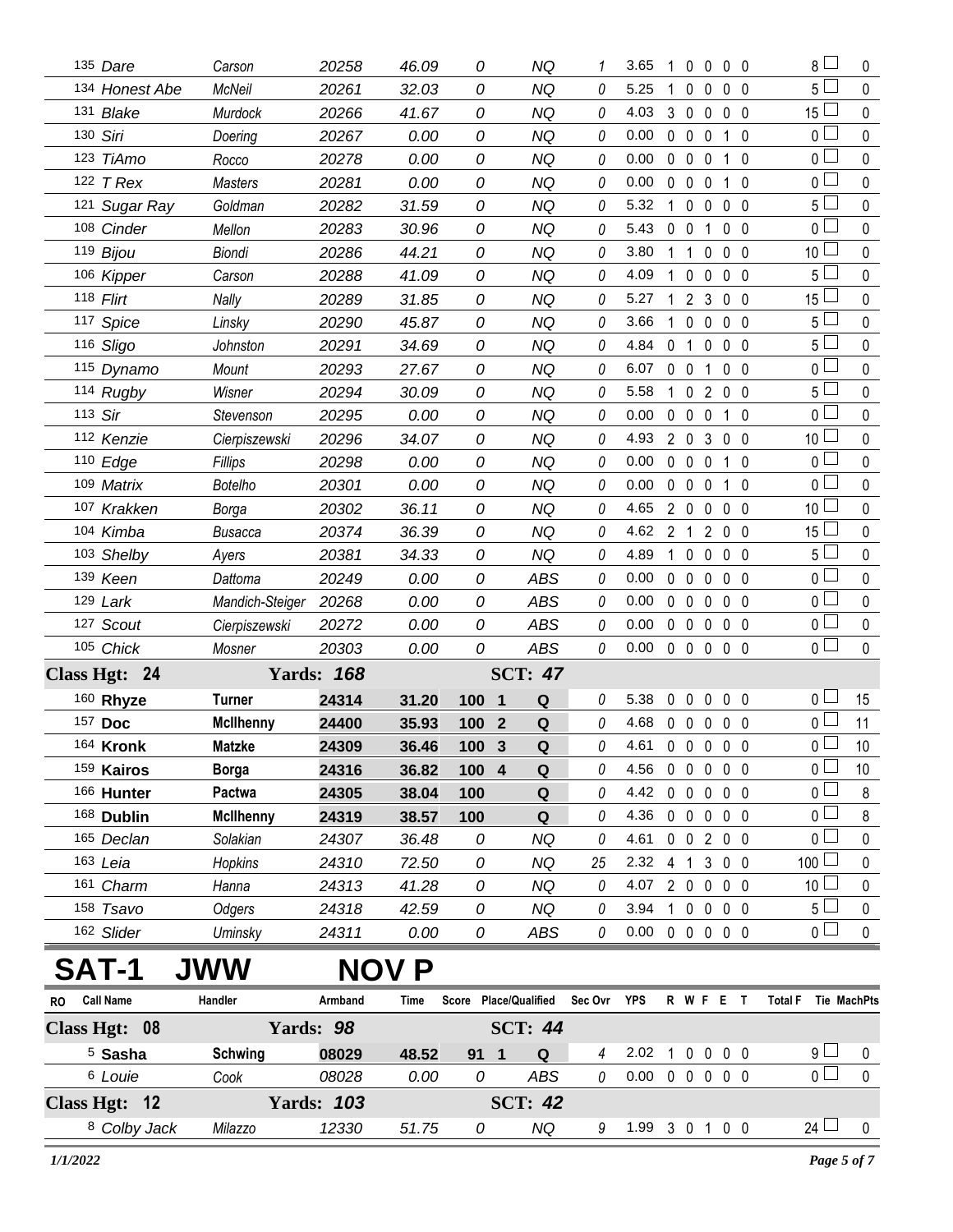| Class Hgt: 20           |                 | <b>Yards: 107</b> |               |                       | <b>SCT: 43</b> |                |                            |                |                            |                               |                |                               |              |
|-------------------------|-----------------|-------------------|---------------|-----------------------|----------------|----------------|----------------------------|----------------|----------------------------|-------------------------------|----------------|-------------------------------|--------------|
| 36 Elphie               | Freedman        | 20038             | 31.17         | 0                     | <b>NQ</b>      | 0              | 3.43                       |                |                            | 0 0 2 0 0                     |                | 0 <sup>1</sup>                | 0            |
| 35 Rigel                | Bowen           | 20039             | 48.06         | 0                     | <b>NQ</b>      | 5              | 2.23                       | $0\quad 0$     | $\overline{1}$             |                               | 0 <sub>0</sub> | 5 <sub>1</sub>                | $\mathbf{0}$ |
| 34 Boodles              | Vargas          | 20040             | 32.24         | 0                     | <b>NQ</b>      | $\theta$       | 3.32                       |                | 0 1 1                      | 0 <sub>0</sub>                |                | 5 <sub>1</sub>                | $\mathbf 0$  |
| 33 Bailee               | Hanlon          | 20043             | 0.00          | 0                     | <b>NQ</b>      | 0              | 0.00                       |                | $0\quad 0\quad 0$          | 1 0                           |                | 0 <sub>1</sub>                | 0            |
| 32 Sydney               | Miller          | 20044             | 44.47         | 0                     | <b>NQ</b>      | 1              | 2.41                       |                |                            | 3 0 3 0 0                     |                | $16 \Box$                     | 0            |
| <b>SAT-1</b>            | <b>JWW</b>      |                   | <b>OPEN P</b> |                       |                |                |                            |                |                            |                               |                |                               |              |
| <b>Call Name</b><br>RO. | Handler         | Armband           | Time          | Score Place/Qualified |                | Sec Ovr YPS    |                            |                |                            | R W F E T                     |                | <b>Total F</b><br>Tie MachPts |              |
| Class Hgt: 04           |                 | <b>Yards: 128</b> |               |                       | <b>SCT: 51</b> |                |                            |                |                            |                               |                |                               |              |
| <sup>1</sup> Evie       | Campbell        | 04004             | 60.33         | 0                     | <b>NQ</b>      | 9              | 2.12 1 0 1 0 0             |                |                            |                               |                | $23 \Box$                     | 0            |
| Class Hgt: 16           |                 | <b>Yards: 134</b> |               |                       | <b>SCT: 43</b> |                |                            |                |                            |                               |                |                               |              |
| 7 Fiona                 | Baumann         | 16009             | 57.22         | 0                     | <b>NQ</b>      | 14             | 2.34                       |                |                            | 5 1 2 0 0                     |                | $58 \Box$                     | 0            |
| 6 Ruby                  | Stiff-Carroll   | 16337             | 39.96         | 0                     | <b>NQ</b>      | $\mathcal O$   | 3.35 2 2 1 0 0             |                |                            |                               |                | $20 \Box$                     | $\mathbf 0$  |
| Class Hgt: 20           |                 | <b>Yards: 134</b> |               |                       | <b>SCT: 46</b> |                |                            |                |                            |                               |                |                               |              |
| 23 Lyric                | Kwiatkowski     | 20042             | 0.00          | 0                     | <b>NQ</b>      | 0              | $0.00 \t0 \t0 \t0 \t1 \t0$ |                |                            |                               |                | 0 <sub>1</sub>                | $\mathbf{0}$ |
| SAT-1                   | <b>JWW</b>      | EX P              |               |                       |                |                |                            |                |                            |                               |                |                               |              |
| RO Call Name            | Handler         | Armband           | Time          | Score Place/Qualified |                | Sec Ovr YPS    |                            |                |                            | <b>RWFET</b>                  |                | Total F Tie MachPts           |              |
| Class Hgt: 04           |                 | <b>Yards: 161</b> |               |                       | <b>SCT: 58</b> |                |                            |                |                            |                               |                |                               |              |
| <sup>8</sup> River      | <b>Masch</b>    | 04321             | 40.81         | 1001                  | Q              | 0              | 3.95                       | 0              | $\mathbf 0$<br>$\mathbf 0$ |                               | 0 <sub>0</sub> | 0 <sub>1</sub>                | 0            |
| 6 Teddy                 | Bauman          | 04323             | 63.08         | 0                     | <b>NQ</b>      | $5\,$          | 2.55                       |                |                            | 10000                         |                | $20$ $\Box$                   | $\mathbf{0}$ |
| Class Hgt: 08           |                 | <b>Yards: 161</b> |               |                       | <b>SCT: 55</b> |                |                            |                |                            |                               |                |                               |              |
| 35 Moxie!               | Wagner          | 08324             | 0.00          | 0                     | <b>ABS</b>     | 0              | 0.00                       | $\mathbf 0$    | $\mathbf 0$<br>$\mathbf 0$ |                               | 0 <sub>0</sub> | 0 <sub>0</sub>                | 0            |
| 34 Beathan              | Nishitani       | 08327             | 0.00          | 0                     | <b>ABS</b>     | 0              | 0.00                       |                | $0\quad 0\quad 0$          |                               | $0\quad 0$     | 0 <sub>0</sub>                | $\pmb{0}$    |
| 33 Junior               | Kowal           | 08329             | 0.00          | 0                     | <b>ABS</b>     | 0              | 0.00                       |                |                            | 00000                         |                | $\overline{0}$                | $\mathbf 0$  |
| Class Hgt: 12           |                 | <b>Yards: 165</b> |               |                       | <b>SCT: 52</b> |                |                            |                |                            |                               |                |                               |              |
| 63 Mikey                | <b>Brockman</b> | 12332             | 54.41         | 0                     | <b>NQ</b>      | $\overline{2}$ | 3.03 2 1 0 0 0             |                |                            |                               |                | $21 \Box$                     | 0            |
| Class Hgt: 16           |                 | <b>Yards: 168</b> |               |                       | <b>SCT: 50</b> |                |                            |                |                            |                               |                |                               |              |
| 102 Daisy               | Oliveira        | 16334             | 57.79         | 0                     | <b>NQ</b>      | 7              | 2.91 3 3 0 0 0             |                |                            |                               |                | $51 \Box$                     | 0            |
| Class Hgt: 20           |                 | <b>Yards: 168</b> |               |                       | <b>SCT: 52</b> |                |                            |                |                            |                               |                |                               |              |
| 156 Gunner              | Lyons           | 20340             | 55.57         | 0                     | NQ             | $\mathfrak{Z}$ | 3.02 3 0 1 0 0             |                |                            |                               |                | $24 \Box$                     | $\mathbf 0$  |
| <b>SAT-1</b>            | <b>JWW</b>      |                   | <b>MAS P</b>  |                       |                |                |                            |                |                            |                               |                |                               |              |
| RO Call Name            | Handler         | Armband           | Time          | Score Place/Qualified |                | Sec Ovr YPS    |                            |                |                            | R W F E T                     |                | Total F Tie MachPts           |              |
| Class Hgt: 04           |                 | <b>Yards: 161</b> |               |                       | <b>SCT: 58</b> |                |                            |                |                            |                               |                |                               |              |
| $2$ CC                  | Masch           | 04098             | 31.39         | 100 1                 | Q              | 0              | 5.13                       | $\mathbf 0$    | 0                          | $\mathbf 0$<br>0 <sub>0</sub> |                | $0-$                          | 26           |
| <sup>1</sup> Kendall    | <b>Scheiner</b> | 04097             | 43.71         | 100 2                 | Q              | 0              | 3.68                       | $0\quad 0$     | $\mathbf 0$                | $0\quad 0$                    |                | $\overline{0}$                | 14           |
| 7 Jasmine               | <b>Scheiner</b> | 04092             | 44.51         | 100 3                 | $\mathbf Q$    | 0              | 3.62                       |                | $0\quad 0\quad 0$          |                               | $0\quad 0$     | 0                             | 13           |
| <sup>5</sup> Geddy Lee  | Masch           | 04093             | 41.92         | 0                     | <b>NQ</b>      | 0              | 3.84                       | 2 <sub>1</sub> | $\overline{1}$             | 0 <sub>0</sub>                |                | $15\perp$                     | 0            |
| 4 Robin                 | Gagliardi       | 04095             | 0.00          | 0                     | ABS            | 0              | 0.00                       | $0\quad 0$     | $\mathbf 0$                |                               | 0 <sub>0</sub> | 0 <sub>0</sub>                | 0            |
| 3 Winky                 | Ouchterloney    | 04096             | 0.00          | 0                     | <b>ABS</b>     | 0              | 0.00                       |                |                            | 0 0 0 0 0                     |                | $\overline{0}$                | $\pmb{0}$    |
| Class Hgt: 08           |                 | <b>Yards: 161</b> |               |                       | <b>SCT: 55</b> |                |                            |                |                            |                               |                |                               |              |
| <sup>27</sup> Boots     | <b>Potts</b>    | 08108             | 29.37         | 100 1                 | Q              | 0              | 5.48 0 0 0 0 0             |                |                            |                               |                | 0 <sub>1</sub>                | 25           |